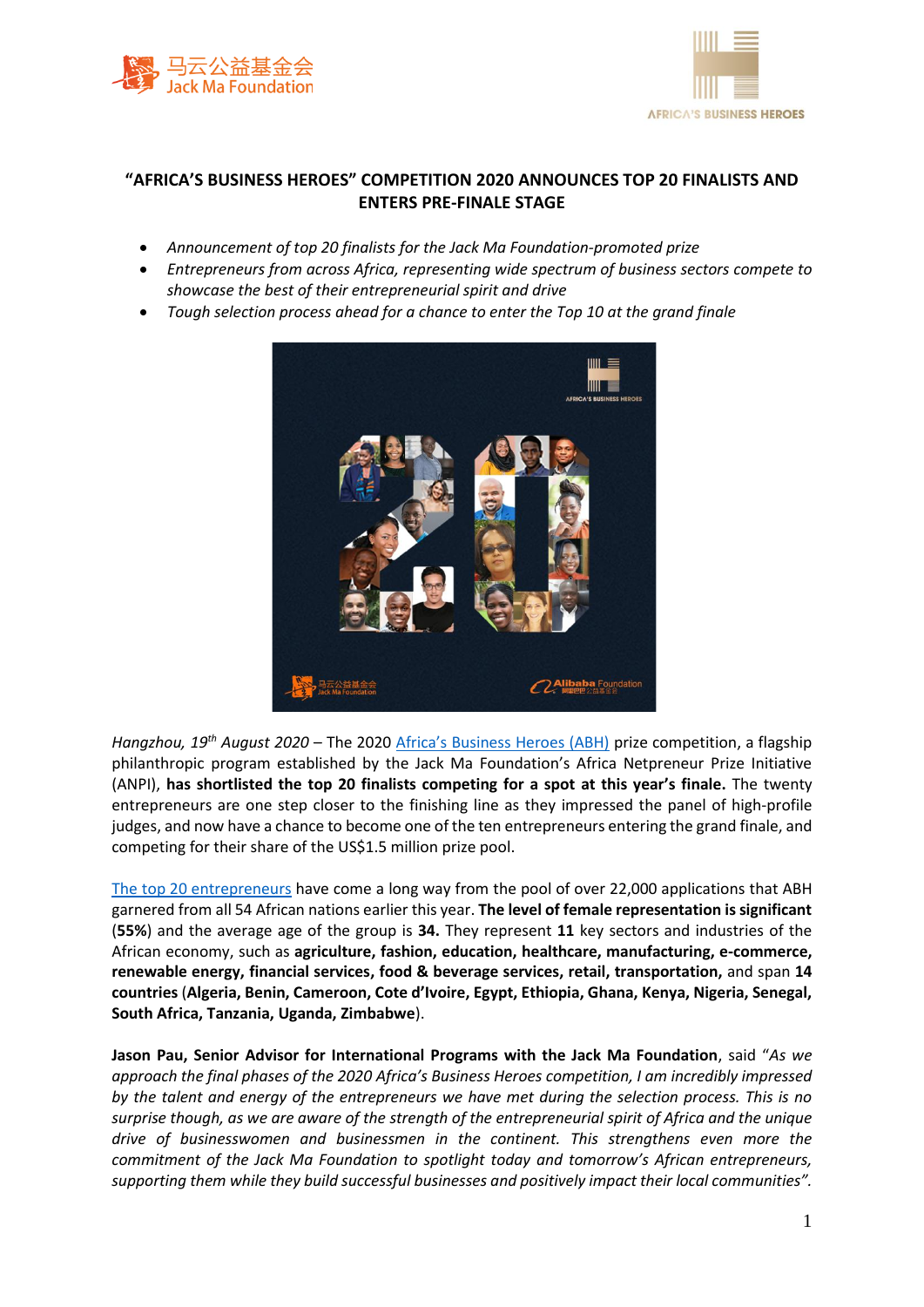



On August 18th, the top twenty Africa's Business Heroes finalists had the opportunity to participate in a second virtual bootcamp, a unique event to exchange and learn from inspiring personalities from the African entertainment, sports and entrepreneurship scene – including **Anita Erskine**, UN SDG Advocate and ANPI's Brand Ambassador and Official Host of "Africa's Business Heroes" program; NBA Hall of Fame inductee and philanthropist **Dikembe Mutombo**; **Sean Tong**, Partner at Boyu Capital Advisory and Jack Ma Foundation's Board Member; and the [top three finalists](https://africabusinessheroes.org/en/finalists/2019/top10) from last year's debut edition of ABH, **Temie Giwa-Tubosun**, **Omar Sakr** and **Christelle Kwizera**.

The virtual gathering was an extraordinary sharing and networking moment for the participants, who will now have the chance to connect with each other and leverage the synergies while preparing for the semi-finale. Speakers at the bootcamp webinar reminded candidates that despite the current unprecedented circumstances, entrepreneurs who can adapt, be flexible and react quickly will also be able to unlock opportunities. Discipline, passion and dedication are also essential elements to accomplish any dream and goal. Moving forward in the competition, solid communications and storytelling will also be crucial for the finalists to illustrate their business in a compelling and clear way, bringing to life the values that set their business apart and create positive impact on their communities and across Africa.

Highlighting the investor point of view, Sean Tong emphasized that a great vision should always come with a relentless pursuit of excellence and execution. The digital, connected world we live in makes it an exceptional time for entrepreneurs to launch their ventures, but business leaders are increasingly challenged to learn and adapt fast. He also added: "*I am very excited to see the excellent quality of the business projects at Africa's Business Heroes this year, and the remarkable dedication and passion these entrepreneurs have put into turning them into successful and investable enterprises. While progressing through the competition, it will be very important for the candidates to demonstrate even more clearly the viability of their ventures and how they are able to match their vision with sustainability and profitability. I wish them all the best of luck on this journey and beyond - they are already Africa's Business Heroes*".

Candidates will now progress to the semi-final stage of the competition, and will face even more intense scrutiny from a 7-judge panel, which will test the solidity of their business plans, their motivation and vision, and ability to clearly articulate why the ground-breaking nature of their ideas can solve pressing problems and catalyze change for society, inspiring others to do the same.

The [semi-final judges,](https://africabusinessheroes.org/en/the-prize/2020/judges) selected from amongst leading entrepreneurs, VCs and start-up accelerators, and distinguished public figures in Africa, are:

- **Fatoumata Ba** Founder of Janngo
- **Marième Diop** Investment Manager at Orange Digital Ventures
- **Hasan Haider** Managing Partner of 500 StartUps, MENA Region
- **Rene Parker** Director at R Labs
- **Nicolas Pompigne-Mognard** Founder and Chairman of APO Group
- **Fred Swaniker** Founder of ALU
- **Bethlehem Tilahun Alemu** Founder of Sole Rebels & Garden of Coffee

The selection process to spotlight the 2020 Africa's Business Heroes finalists will continue over the next few weeks. Following the semi-final pitch, the top 10 finalist roster will be revealed this Fall. ABH will culminate in a grand finale show later this year, where the ten finalists will take the stage to pitch to business mavens, including Jack Ma, Joe Tsai, and Strive Masiyiwa.